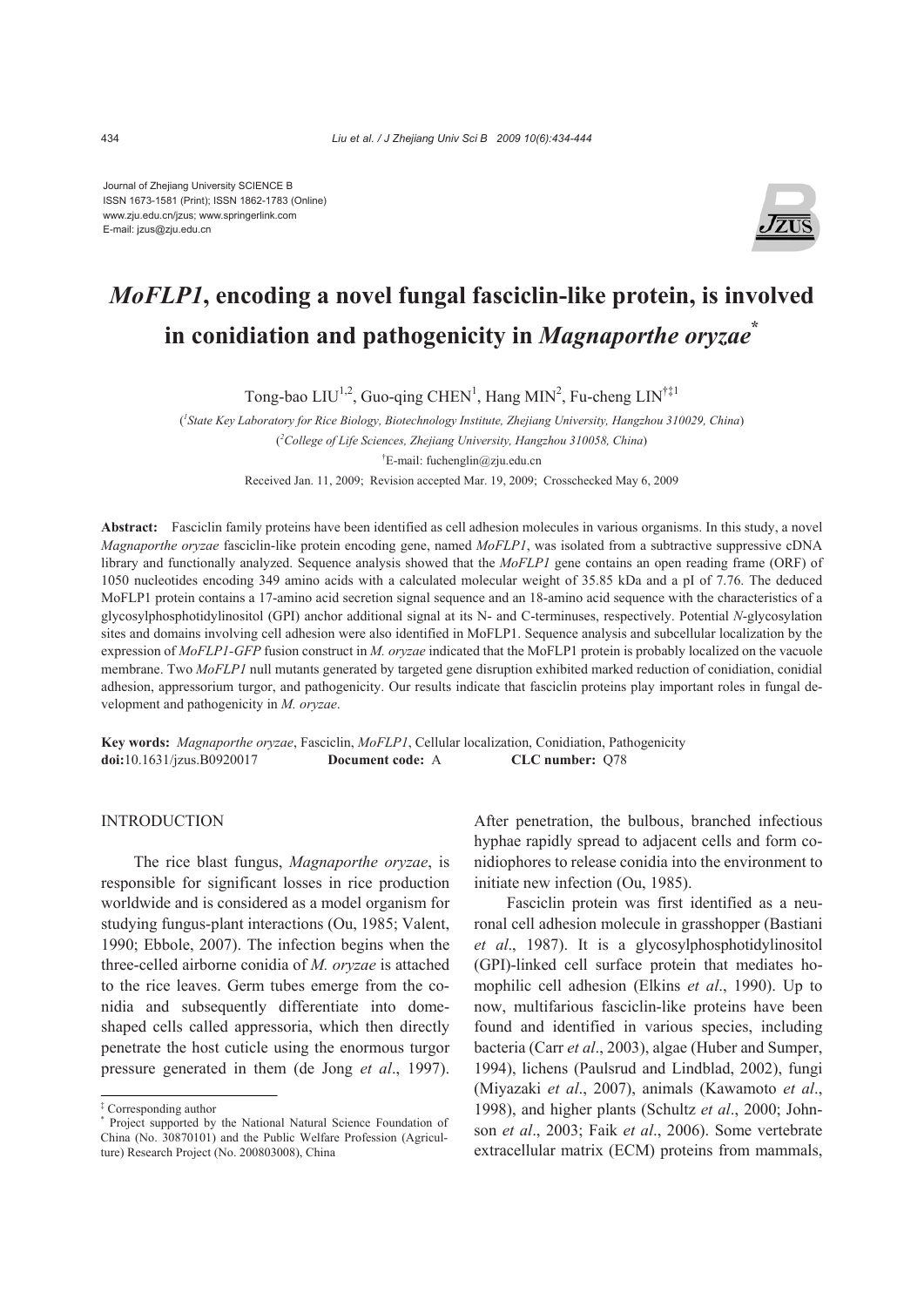such as βig-h3 (Skonier *et al*., 1992), osteoblastspecific factor 2 (Takeshita *et al*., 1993), and RGD-CAP/βig-h3 (Hashimoto *et al*., 1997), were also identified as fasciclin-like proteins. In humans, stabilin-1 and stabilin-2, and FEEL-1 were also found to contain FAS1 domains (Politz *et al*., 2002; Adachi and Tsujimoto, 2002). Far-ranging existence of these fasciclin-like proteins implies that the proteins are evolutionarily conserved and have an important function. From various organisms, the fasciclin domain-containing proteins have been shown to function as adhesion molecules (Huber and Sumper, 1994; Kawamoto *et al*., 1998; Kim *et al*., 2000; Ohno *et al*., 2002; Sato *et al*., 2004). However, the biological function of the homologues of these proteins in phytopathogenic fungi is still unknown.

In the present study, we isolated a *Magnaporthe*  fasciclin-like protein-encoding gene, namely, *MoFLP1*, and investigated its role in fungal development and pathogenicity in *M. oryzae* by targeted gene disruption. The deduced amino acid sequence of MoFLP1 contained homologous regions to the fasciclin domain of plant fasciclin-like arabinogalactan proteins (Johnson *et al*., 2003). Cellular localization indicates that *MoFLP1-GFP* transcripts were distributed distinctly in vacuoles, possibly located on the membrane vacuoles. Based on molecular characterization of the ∆*moflp1* mutants, we found that a loss of *MoFLP1* in *M. oryzae* led to significant reductions of conidiation, conidia adhension, and pathogenicity, which indicates that MoFLP1, a putative fasciclin-like protein, plays important roles in cell differentiation and pathogenicity in *M. oryzae*.

## MATERIALS AND METHODS

#### **Fungal strains and culture conditions**

*M. oryzae* strain Guy11 and mutant strains were cultured on complete media (CM) (Talbot *et al*., 1993) at 25 °C with a 12-h photophase using fluorescent lights or cultivated in liquid medium at 25 °C in the dark with agitation (150~180 r/min). To investigate vegetative mycelial growth characteristics, the fungus was grown on three media: MM (minimal medium), MM-N (MM medium without the nitrogen source), and MM-C (MM medium without the carbon source) media (Liu *et al*., 2007).

#### **DNA isolation and manipulation**

Extraction of *M. oryzae* genomic DNA was carried out using a hexadecyltrimethylammonium bromide (CTAB) method as described by Talbot *et al*.(1993). Polymerase chain reaction (PCR), gel electrophoresis, restriction enzyme digestion and ligation reactions were all performed using standard procedures (Sambrook *et al*., 2002). Southern blot analysis was performed by using the digoxigenin (DIG) high prime DNA labeling and detection starter kit I (Roche, Germany).

#### **Isolation and sequence analysis of** *MoFLP1*

A cDNA clone (s98, GenBank accession No. CK828185) for *MoFLP1* gene, with putative protein sequence homology to a fasciclin/βig-h3 protein, was isolated from a previously constructed *Magnaporthe*  suppression subtractive cDNA library (Lu *et al*., 2005a). The cDNA fragment containing full open reading frame (ORF) of *MoFLP1* was amplified from a mature *Magnaporthe* appressorium cDNA library (Lu *et al*., 2005b) using the forward primer 5′-C CTCCAGTCGCCCTTGTCACCCTCGTAA-3′ and the reverse primer 5'-GGCGCATCTTTCTTTTCC TTGGTCATCGTT-3′. The amplified product was cloned into a pGEM-T vector (Promega, USA), and sequenced.

The basic local alignment search tool (BLAST) algorithm in GenBank was used to search homology of nucleotide and amino acid sequences. Alignment of amino acid sequences was done using ClustalW (http://www.ebi.ac.uk/clustalw/) (Thompson *et al*., 1994). The signal peptide sequence and cleavable site of MoFLP1 were estimated by SignalP 3.0 Server (http://www.cbs.dtu.dk/services/SignalP/) (Dyrløv Bendtsen *et al*., 2004). *N*-glycosylation sites of MoFLP1 were identified using PROSITE (http:// www.au.expancy.org/prosite) (Bairoch *et al*., 1997). The C-terminal GPI anchor and cleavage site were predicted using big-PI predictor (http://www.mendel. imp.ac.at/gpi/gpi\_server.html) (Eisenhaber *et al*., 1998).

# **Generation of the** *MoFLP1-GFP* **fusion construct under control of the** *NAR* **promoter**

A 1.4-kb *Not*I-*Spe*I hygromycin resistance gene (*HPH*) fragment was inserted into the *Not*I-*Spe*I site of pEGFP vector (Clontech, USA) to produce plasmid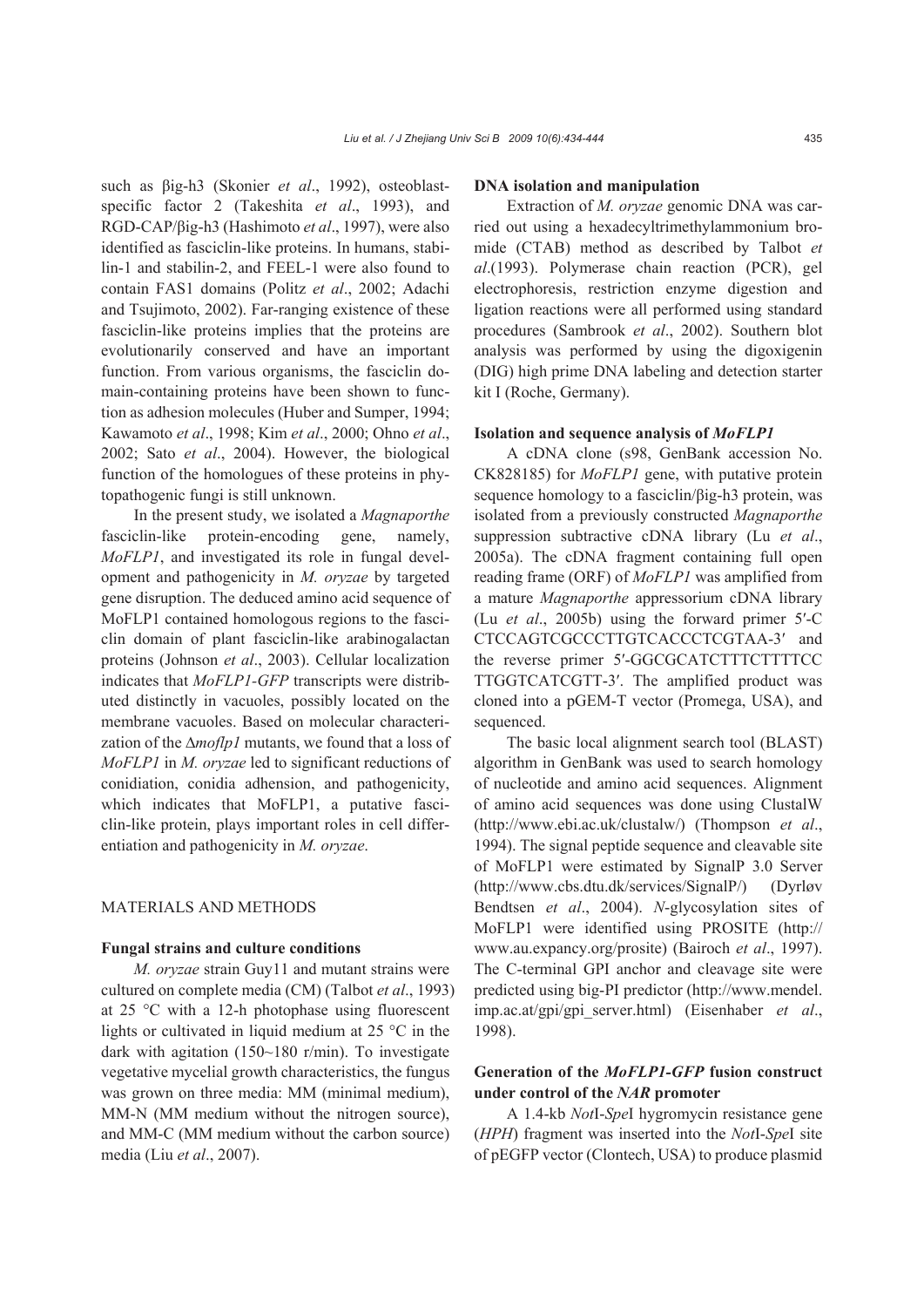pEGFP-HPH. The *HPH* gene was cloned from plasmid pCB1003 (Carroll *et al*., 1994) using primers 5′-CCgcggccgcCTACTCTATTCCTTTGCCCTCG-3′ and 5′-CCactagtTGGAGGTCAACACATCAAT-3′. The promoter fragment of the *NAR* gene was cloned from the plasmid pNAR (Lu *et al*., 2007a) by PCR using primers 5′-CAtctagaGGGAAGCGATTGC GTT-3′ and 5′-GGggatccCCATGGTGTCGGTTGT GGTG-3′ and inserted into the *Xba*I-*Bam*HI site of pEGFP-HPH to produce pNAR-EGFP vector. Subsequently, the coding domain of the *MoFLP1* gene without the stop codon (TAA) was amplified with primers 5′-TTGGTACCATGAAATTTACTATTA CCGTCT-3′ and 5′-TTACCGGTAGACCCGTAAT AATAGCGACGC-3′ and inserted into the *Kpn*I-*Age*I site of pNAR-EGFP to generate pMoFLP1-GFP. The resulting vector, namely, pMoFLP1-GFP, was introduced into protoplasts of Guy11 after linearization by *Xba*I. Single-copy genomic integration of the resulting transformants was confirmed by Southern blot analysis. Fluorescence signal of the transformants was detected using a Leica TCS SP5 inverted confocal laser scanning microscope (Leica, Germany).

# **Construction of** *MoFLP1* **gene disruption vector and fungal transformation**

To analyze the function of *MoFLP1* gene in *M. oryzae*, a targeted gene disruption vector pBS-MoFLP1 was constructed by inserting two flanking sequences of *MoFLP1* gene into the pBS-HPH1 vector (Liu *et al*., 2007). First, a 1.3-kb *Kpn*I-*Xho*I fragment from the 5′ end of the *MoFLP1* gene obtained by PCR with primers s98upp1 (5′-AAggtaccTCATTGAGGTTACCGGGGATTAG G-3′) and s98upp2 (5′-AAGGGCAGAGTTTAC ACAGGAAGG-3′) was inserted into the *Kpn*I-*Xho*I site of pBS-HPH1 to produce plasmid pMoFLP1- UP-HPH. Then a 1.5-kb *Xba*I-*Not*I fragment from the 3′ end of the *MoFLP1* gene was amplified with primers s98downp1 (5′-AAtctagaTGATGGTCGG CGTCGCTATTATTAC-3′) and s98downp2 (5′-A AgcggccgcGGGGGCTGGCAAGGTGTCG-3′) and inserted into the *Xba*I-*Not*I site of pMoFLP1- UP-HPH to produce pBS-MoFLP1. After linearization by *Hin*dIII, the targeted gene disruption vector, namely, pBS-MoFLP1, was introduced into the protoplasts of Guy11. Protoplast preparation and transformation were performed by previously established procedures with some modification (Talbot *et al*., 1993; Lu *et al*., 2007b). After incubation for 7 d in the dark, transformants were transferred to CM plates with hygromycin B for further selection.

#### **Identification of** *MoFLP1* **null mutants**

Gene deletion mutants were identified initially by PCR using the checking primers s98checkp1 (5′- GGGGAGCGCCAAGAACATCACCATC-3′) and s98checkp2 (5′-AGCGGCGGGCGGAAGAGTCAA G-3′), which are internal to *MoFLP1*. The putative gene deletion mutants were purified by single-spore isolation and the single integration event was confirmed by Southern blot analysis.

# **Vegetative growth, conidiation, appressorium formation, and conidial adhesion assays**

Assays for vegetative growth, conidiation, appressorium formation, and appressorium turgor were performed by established protocols as described previously (Lu *et al*., 2007b; Liu TB *et al*., 2008). Conidial development analysis was performed as described by Yi *et al*.(2008) and conidial adhesion was analyzed according to the method proposed by Ahn *et al*.(2004).

### **Pathogenicity tests**

Pathogenicity tests were also carried out by the established protocols as previously described (Lu *et al*., 2007b). Two-week-old rice seedlings (cv CO-39) and eight-day-old barley leaves (cv ZJ-8) were inoculated by spraying conidial suspension  $(1\times10^5 \text{ co-}$ nidia/ml) and then placed in a growth chamber with a 12-h photophase using fluorescent lights for 7 d. Disease severity was recorded according to the method proposed by Bonman *et al*.(1986).

#### **RESULTS**

#### **Isolation of** *MoFLP1*

An expressed sequence tag (EST) (s98) encoding an *M. oryzae* fasciclin-like protein (MoFLP1) was found in a *Magnaporthe* subtractive suppressive cDNA library (Lu *et al*., 2005a). After searching the *M. oryzae* database (http://www.broad.mit.edu/ annotation/fungi/magnaporthe/) using BLAST algorithm, this EST was found in corresponding to a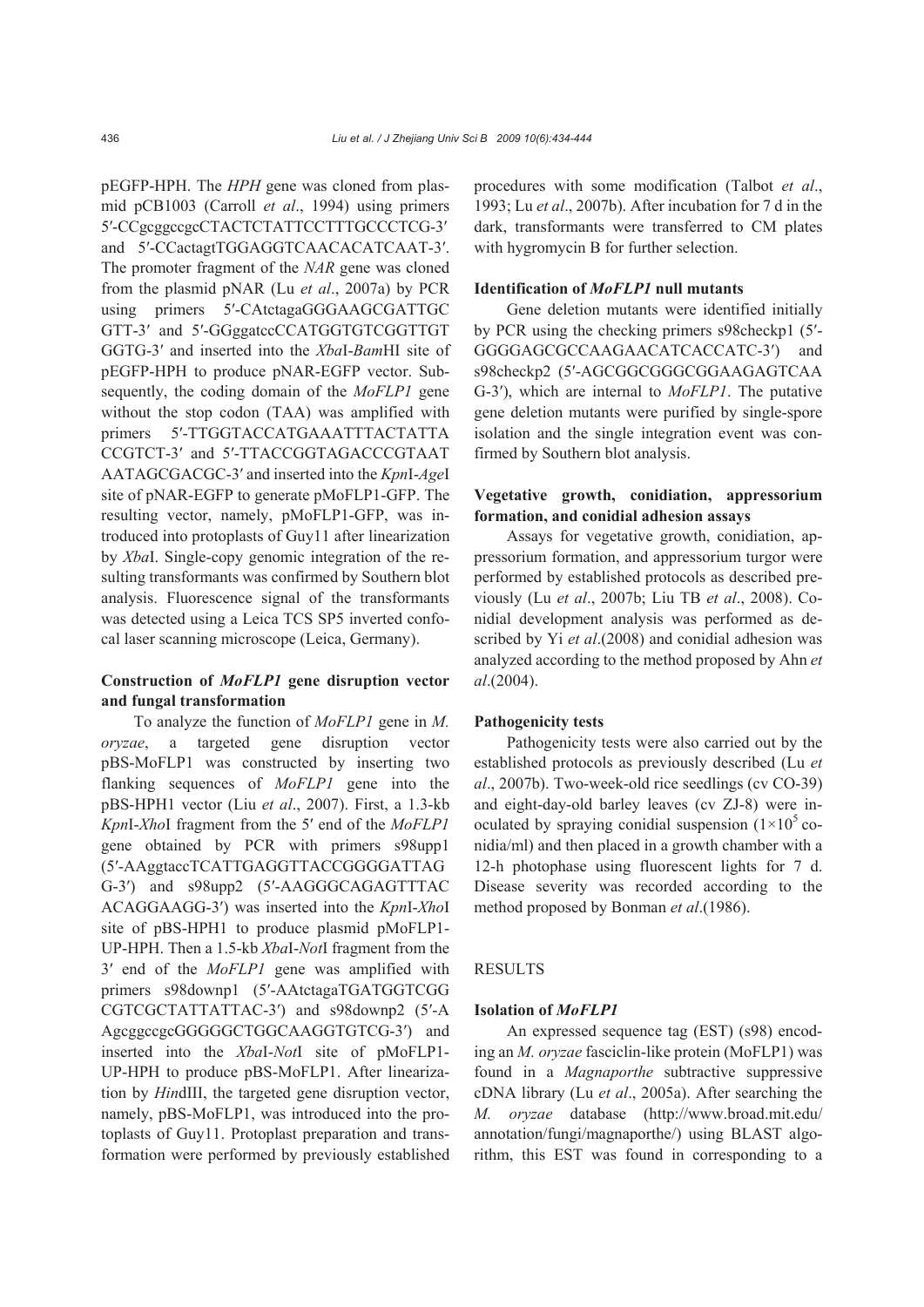hypothetical protein, MGG\_02884.6, with a 100% nucleotide identity in strain 70-15.

To find out the potential role of *MoFLP1*, we isolated a full-length *MoFLP1* gene from the mature appressorium cDNA library (Lu *et al*., 2005b) by PCR. Sequence analysis (GenBank accession No. FJ608586) revealed that *MoFLP1* is 1050 bp long, encoding a 349-amino acid protein with a calculated molecular weight of 35.85 kDa and a pI of 7.76. As an expected transmembrane protein, the predicted MoFLP1 protein contains both a putative signal peptide protein consisting of 17 mainly hydrophobic amino acids in the N-terminus (Fig.1) (Dyrløv Bendtsen *et al*., 2004) and an 18-amino acid potential

signal sequence for a GPI anchor in the C-terminus (Fig.1) (Eisenhaber *et al*., 1998). Four potential *N*-glycosylation sites were also identified in MoFLP1 (Fig.1) (Bairoch *et al*., 1997). A homology search of the database suggested that MoFLP1 contains a characteristic region, homologous to the fasciclin domain found in fungal and plant fasciclin-like proteins (Miyazaki *et al*., 2007; Johnson *et al*., 2003; Dahiya *et al*., 2006; Liu D *et al*., 2008). H1 and H2, the important regions involved in cell adhesion in the fasciclin domain (Kawamoto *et al*., 1998), and the putative adhesion motif located between the H1 and H2 regions (Liu D *et al*., 2008) were also identified within the fasciclin-like domain of MoFLP1 (Fig.1).

| ${\rm Pt}$ -mvkPLSALALAGLAVAONNAAPDLVTALTG--AASELSTLAGLVPA--SILTTLSSLON $55$                                                                                   |                                |
|----------------------------------------------------------------------------------------------------------------------------------------------------------------|--------------------------------|
| Pn MFVKQLSLLALASQAFAQN--TPSLVQALNSSTDLTTLSTVLGLVP---ELVTALGSAQN 55                                                                                             |                                |
| $\mathbb{F}_{2}$ MKLQSLVTLAASGLVAAQS--RPNLTAAIES--ENSTLSSLGGLIAGQPSLLRDLGRLRN $56$                                                                             |                                |
| Mo MKETITVSALFAACAAAQS-----LTEVLSK---HESVSALNNLLSTQPALVSTLGSAKN 52                                                                                             |                                |
| $\star$<br>:                                                                                                                                                   | $2*22 - 2*2$ .<br>$\mathbf{H}$ |
|                                                                                                                                                                |                                |
| Pt ITLLAPSNAAFAKVNNAT--LGALTANPGLLSALLTYHVLNGTFASTAIT--EDSVFVPT [1]                                                                                            |                                |
| Pn ITILAPSNAAFAKVDNAT--LSALOSNTGLLSALLOYHVLNATVPSSAIT--NTSAFVPT 111                                                                                            |                                |
| $Fg$ vtilapsndaleellkDTSIARMVDSNPSYVANLLSYHILNGTYYASNITDMDMAAFIPT $116$                                                                                        |                                |
| $\overline{\mathrm{M}_0}$ IIILAPNNEAITALTSDSANAAAIQKDSGLVPAILSYHVINGIYRGDAFT--KEAKFLPT $_{110}$                                                                |                                |
| TRIANALA AI (1 L I ) (1 L ILL IL IA ANIIRTR) (2 LA (2 L AIAA                                                                                                   |                                |
|                                                                                                                                                                |                                |
| $\rm Pt$ lltntsyanviggQRVEVEEEDDKVVFYSGLGMNSTVTTADVRFSGGVIHIIDTVLSIPP $171$                                                                                    |                                |
| Pn LLTNSAFTNVTGGOVVSAKTANGGVSIFSGLAMNSSVTTADVAFTGGVIHIIDTVLTIPE 171                                                                                            |                                |
| $Fg$ HLTNSTYTNVTSGQRVEAMAMNDTVSFYSGFRAQSNVTKADLNFTGGVIHIINRVLSVPQ $176$                                                                                        |                                |
| $_{\rm Mo}$ LLTNATYAQVMGGQKVEGKAAGQTVEFKSGLQKMSKVTEANIAFDGGVIHVIDSVLTLPP $_{170}$                                                                              |                                |
|                                                                                                                                                                |                                |
|                                                                                                                                                                |                                |
| $Pt$ AASDALTAGGLTSLRGALVRANLVDTVNTTPDVTIFAPNNDAFKNIGSALPNLTTEQLTS $231$                                                                                        |                                |
| Pn TASNTAIAAGLSSLAGALTAANLVETVDTTKDVTIFAPSNAAFOAIGSGLGNLTTEOVTS 231                                                                                            |                                |
| $Fg$ NLSDTATAANLSAAAGALTEAKVVTNLTAEKNITVFVPNNSAFAKTGSVLANASESDVAD $236$                                                                                        |                                |
| $_{\rm Mo}$ aaapaltkldlkslaesltkanlvktveelkdvtifapadsafaklsstsstlsveqlsa $_{230}$<br>i studio ditu toditi udi od po <del>totistica int</del> o duto cullo dodo |                                |
| $\mathbf{r}$<br>. Adhesion                                                                                                                                     |                                |
| Pt TLTYHVVAGTVGYSAGLTNGTKLKTVNGAELTITIDDDDVFVNDARVIMTDVLIGNGVVH 291                                                                                            |                                |
| Pn VLTYHVVAGAVGYSSGLTNGTSLKTVNGANLTITVVDGKVFVNGARVITPDVLVANGVVH 291                                                                                            |                                |
| $\mathbb{F}_2$  ILAYHVVNGTVGYSSDLKNGT-LTASDGTKLNIAIYNGTVFVNEAKVIVPDVLIANGVVH 295                                                                               |                                |
| $_{\rm Mo}$ with that $_{\rm MgT}$ vayst dikdgckv kt vng cevt vriknge vav gnak vvt pdvi i sngvyh $_{290}$                                                      |                                |
| :*:**** <sup>****</sup> *:**:.*.:*  :.: :*  ::.: : *:*.  *:*:  .***:.******                                                                                    |                                |
|                                                                                                                                                                |                                |
| $\rm{Pt}$ videvlnpnn-atiaspdadegdpafegatpvsdapftsg $\rm{QPT}$ ptvglapgsgsgaggag $350$                                                                          |                                |
| Pn VIDNVLNPAN-ASIADPSASAGSPAFSGASSVSDAPFTSGVPTASKTLG-------GGAT 343                                                                                            |                                |
| Fg VIDGVLNPDKPSATANPTASTQEAAFSGASSVSDVPFTSGVP-------------EGTAQ 342                                                                                            |                                |
| Mo VIDNVLMPGGATTSQGSVSSGGAARRPSSPPASEGHFLTRPG----------------- 332                                                                                             |                                |
|                                                                                                                                                                |                                |
| H <sub>2</sub>                                                                                                                                                 |                                |
| Pt GAAANPTSSGPPOATTNAAVKGAVGVGALFGAAAVYLL-386                                                                                                                  |                                |
| Pn PTGSAASSSAPAASTGSATONGAVGVGALLGAAAVYFL- 381                                                                                                                 |                                |
|                                                                                                                                                                |                                |
| Fg ATGLSPSTS----TEGAAQATAAIALGALFGGAALIMNA 377<br>Mo -------------------SASFVVLMVGVAIITGL------- 349                                                           |                                |
| $: . : . : *$                                                                                                                                                  |                                |

#### **Fig.1 Alignment of the predicted MoFLP1 protein sequence with fungal homologues**

The sequences are MoFLP1 of *M. oryzae* (Mo, GenBank accession No. FJ608586), homologues of *Pyrenophora tritici-repentis* (Pt, GenBank accession No. XP\_001942181), *Phaeosphaeria nodorum* (Pn, GenBank accession No. XP\_001798270), and *Fusarium graminearum* (Fg, GenBank accession No. XP\_382301). Sequences were aligned with ClustalW program and manually edited. The number of amino acids of each protein is given at the right of the alignment. Identical residues in all sequences are indicated by asterisks. Dashes indicate the gaps in all sequences. Dots and colons indicate semiconserved and conservative substitutions in all sequences, respectively. The conserved regions characteristic of fasciclin domains, H1 and H2, are indicated below the alignment and amino acids that are thought to be involved in adhesion are boxed and indicated above the alignment. The sequence in the N-terminus indicating a predicted signal peptide is underlined. The conserved potential *N*-glycosylation sites (NIT, NGT, NAT, and NGT) are underlined by black circles and the attachment/cleavage sites in the putative GPI anchor additional sequence are indicated by black triangles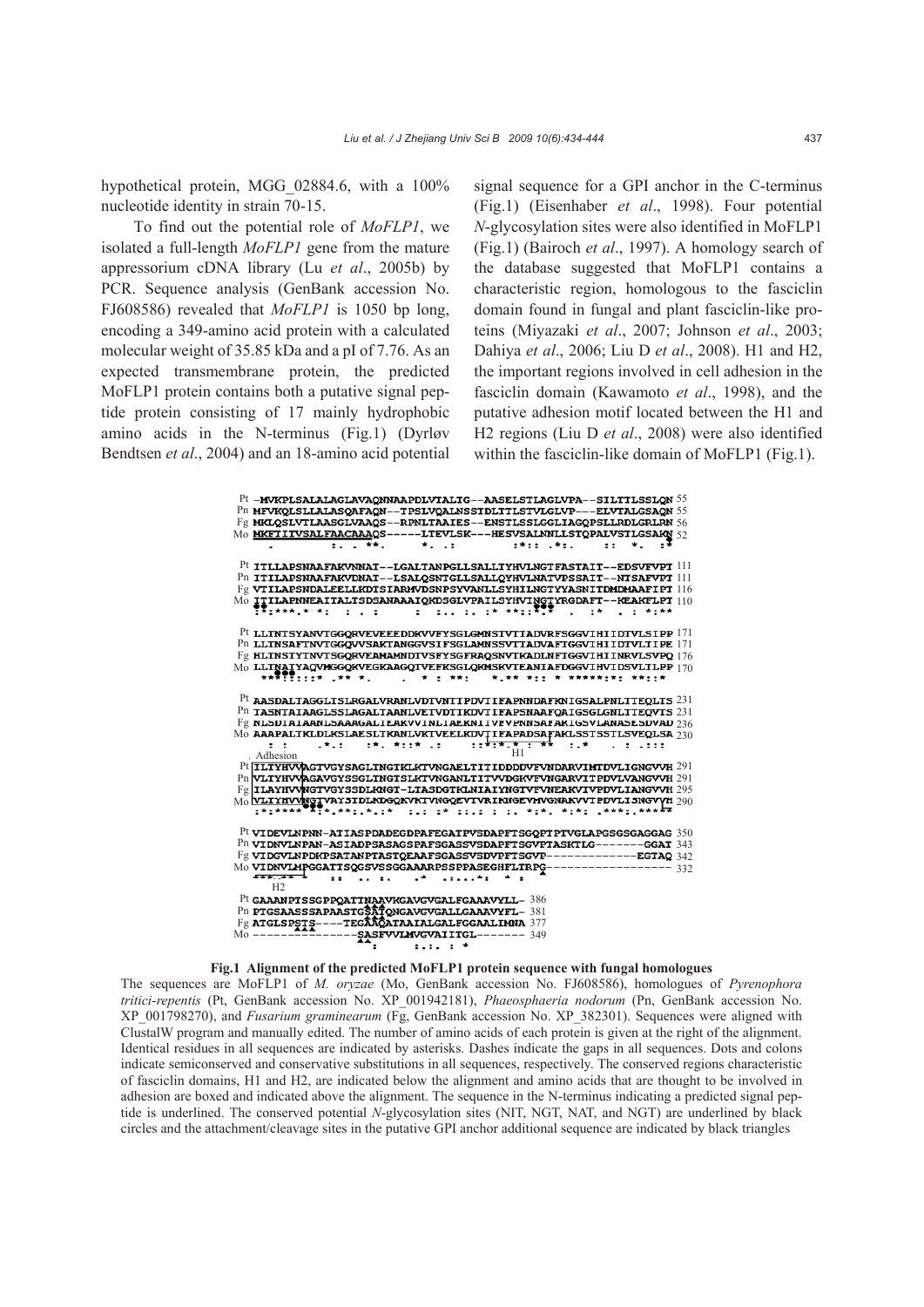As of this writing, no analysis of a fungal fasciclin-like protein had been reported in ascomycetous fungi, whereas several amino acid sequences of presumable homologues of MoFLP1 were found in databases. An amino acid sequence alignment of MoFLP1 with three putative plant pathogenic fungi homologues obtained by the maximum parsimony analysis is shown in Fig.1. These proteins are homologous throughout, and H1 and H2 were partially conserved in comparison to a consensus sequence generated from 78 fasciclin proteins in various species (Kawamoto *et al*., 1998).

#### **Cellular localization of MoFLP1**

To determine the cellular localization of MoFLP1 in *M. oryzae*, we constructed a MoFLP1-fluorescent green protein gene fusion construct (pMoFLP1-GFP) under control of the *NAR*  promoter (Lu *et al*., 2007a). The *MoFLP1-GFP* fusion construct linearized with *Xba*I was transformed into the protoplasts of Guy11 strain. Two strains carrying a single copy integration of pMoFLP1-GFP were confirmed by Southern blot analysis (data not shown). GFP detection was performed by using confocal laser scanning fluorescence microscopy. GFP fluorescence observation showed that the MoFLP1-GFP fusion protein was located in the vacuoles of conidia, mycelia, and appressoria of the transformant NMG2 (Fig.2 in p.440). When pGFP-ATG1 (Liu *et al*., 2007), a control green fluorescent protein fusion expression vector built with the same strategy as pMoFLP1-GFP, was transformed into the Guy11 strain, the fluorescence was typically localized in the cytoplasm (Fig.2d). Based on the sequence analysis results and the localization pattern described above, we predicted that the MoFLP1 protein possibly was localized on the membrane of the vacuoles.

## **Disruption of** *MoFLP1*

To determine the role of *MoFLP1* at the molecular level, a targeted gene disruption experiment was adopted to obtain *MoFLP1* null mutants. The gene disruption vector, pBS-MoFLP1 (Fig.3a), was transformed into the protoplasts of Guy11 strain after confirmation by sequencing and linearization by *Hin*dIII. Eighty-nine hygromycin-resistant transformants were obtained and screened by PCR using primers, s98checkp1 and s98checkp2, internal to *MoFLP1*. Two of these transformants were confirmed to have lost their *MoFLP1* genes and subsequently purified by single-spore isolation. In Southern blot analysis, a 5.4-kb fragment was detected in the two transformants in contrast with a 7.3-kb fragment in the wild-type strain. The band shift from 7.3 to 5.4 kb indicated that *MoFLP1* had been replaced by *HPH* gene in mutants s98-7 and s98-59 (Fig.3b). The mutants were further confirmed by the presence of *HPH* gene, as defined by PCR with *HPH* specific primers (data not shown).



**Fig.3 Targeted disruption of the** *MoFLP1* **gene in** *M. oryzae*

(a) *MoFLP1* locus and disruption vector (pBS-MoFLP1). The orientations of the *MoFLP1* and *HPH* genes are indicated by large arrows. The orientations and positions of primers s98upp1, s98upp2, s98checkp1, s98checkp2, s98downp1, and s98downp2 are indicated as 1, 2, 3, 4, 5, and 6, respectively, with small arrows. The gene disruption construct was digested with *Hin*dIII and introduced into the protoplasts of *M. oryzae* Guy11. K=*Kpn*I, N=*Not*I, X= *Xho*I, Sc=*Sca*I, Xb=*Xba*I; (b) Southern blot analysis of the *MoFLP1* disrupted transformants. All genomic DNAs were digested with *Sca*I, fractionated and hybridized with a 623-bp fragment located in the downstream flanking sequence of *MoFLP1* shown in Fig.2a. As expected, a 5.4-kb band was detected in Δ*moflp1* mutants s98-7 and s98-59 in contrast with a 7.3-kb band in the wild-type strain Guy11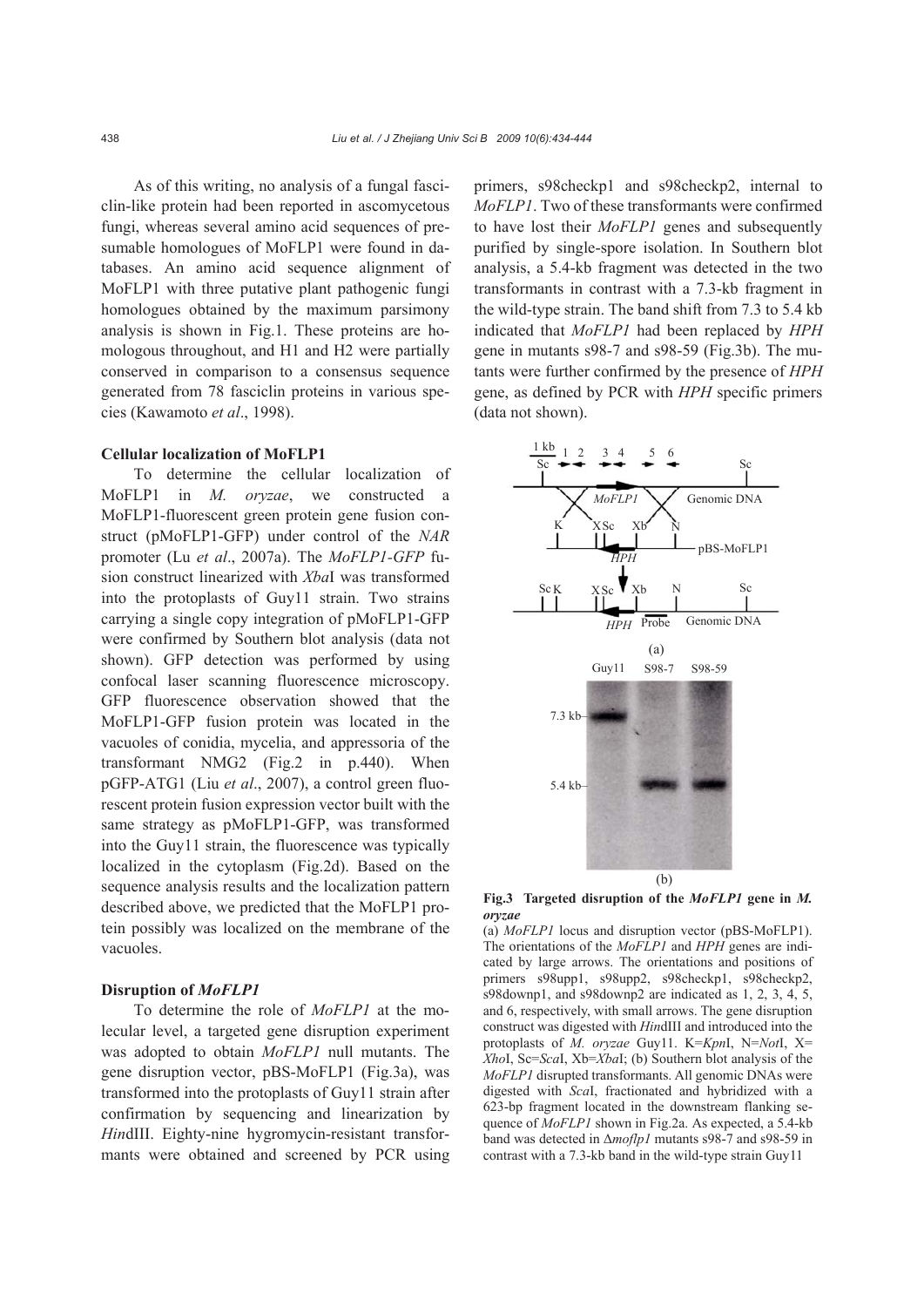## **Effect of** *MoFLP1* **on conidial development and appressorial turgor pressure in** *M. oryzae*

The growth rates of the ∆*moflp1* null mutants (s98-7 and s98-59) were indistinguishable (*P*≤0.01) from the wild-type strain Guy11 when cultured on CM plates. However, in contrast to the dense aerial hyphae in the wild-type strain, the ∆*moflp1* null mutants produced sparse aerial hyphae on CM plates (Fig.4a). Meanwhile, conidiation in ∆*moflp1* mutants was reduced significantly. The two independently generated mutants produced fewer conidia, approximately 8% of those in the wild-type (Table 1). To observe the conidial development, agar slices containing mycelia were cut and transferred to 2% water agar plates after scraping away the aerial hyphae and kept under constant illumination at 25 °C. At 24 h post-incubation, the wild-type strain developed dense aerial hyphae with 3~5 conidia, while both of the ∆*moflp1* mutants produced fewer aerial hyphae and single developed conidia (Fig.4b). In addition, we also observed a significant reduction  $(\sim 15\%)$  in conidial adhesion to the hydrophobic surface of Gel-Bond (Table 1). However, targeted disruption of *MoFLP1* had no effect on conidial germination and appressorium formation (Table 1). Interestingly, appressorium turgor pressure was affected by disruption of *MoFLP1*. When exposed to 2 mol/L glycerol solution 24 h after incubation, approximately half of the appressoria in the two ∆*moflp1* mutants had collapsed in comparison to 23.21% of the appressoria in wildtype Guy11 (Table 1). The growth of the ∆*moflp1* mutants was also assessed on MM-C and MM-N media and was comparable (*P*≤0.05). These results indicate that the ∆*moflp1* mutants are not sensitive to such starvation and the *MoFLP1* gene is not necessary for normal growth under such circumstances.

## **Effect of** *MoFLP1* **on full virulence**

To evaluate the pathogenicity of ∆*moflp1* mutants to the susceptible host, rice plants were inoculated by spraying with the conidia of wild-type and two ∆*moflp1* mutants. The lesions caused by the wild-type strain are typical spindle-like and gray-centered, most of which coalesced later, whereas those caused by the ∆*moflp1* mutants were small and isolated (Fig.5a). Severity of disease caused by ∆*moflp1* mutants reduced significantly. Plants inoculated with the ∆*moflp1* mutants were graded as 1 to 2, with more than 90% of the plants scored as 1, in contrast to 90% of those inoculated with the wild-type scored as 4 to 5. In a 5-cm section of leaf, the disease lesion density caused by the ∆*moflp1* mutants was only  $\sim$ 15% of that caused by the wild-type strain (Fig.5b, *P*≤0.01). Similar results were obtained when spraying on barley leaves with the conidia of the wild-type and two ∆*moflp1* mutants (data not shown). Consequently, *MoFLP1* was vital for full virulence in *M. oryzae*.

|         | Conidiation | Conidial ad-                               | Conidial germination $(\%)^c$                                                                                                                                                                                                                               |     | Appressorium formation $(\%)^d$ |                 |     | Appresorium     |
|---------|-------------|--------------------------------------------|-------------------------------------------------------------------------------------------------------------------------------------------------------------------------------------------------------------------------------------------------------------|-----|---------------------------------|-----------------|-----|-----------------|
|         |             | $(10^4 \text{ cm}^{-2})^a$ hesion $(\%)^b$ | 2 <sub>h</sub>                                                                                                                                                                                                                                              | 4 h | 6 h                             | 12 <sub>h</sub> | 24h | turgor $(\%)^e$ |
| Guv11   |             |                                            | $91.33 \pm 7.12^{\text{A}} \quad 85.65 \pm 4.72^{\text{A}} \quad 88.76 \pm 1.80^{\text{A}} \quad 98.33 \pm 0.38^{\text{A}} \quad 79.34 \pm 3.25^{\text{A}} \quad 96.60 \pm 1.84^{\text{A}} \quad 98.91 \pm 1.22^{\text{A}} \quad 23.21 \pm 2.23^{\text{A}}$ |     |                                 |                 |     |                 |
| Mutants |             |                                            |                                                                                                                                                                                                                                                             |     |                                 |                 |     |                 |
| S98-7   |             |                                            | $7.91\pm0.75^{B}$ $70.43\pm5.66^{B}$ $90.34\pm2.95^{A}$ $98.96\pm0.47^{A}$ $79.97\pm2.26^{A}$ $95.40\pm0.95^{A}$ $98.68\pm0.89^{A}$ $45.05\pm1.69^{B}$                                                                                                      |     |                                 |                 |     |                 |
| S98-59  |             |                                            | $7.82 \pm 0.34^B$ $71.67 \pm 7.25^B$ $89.46 \pm 2.86^A$ $99.08 \pm 0.80^A$ $80.25 \pm 1.38^A$ $96.15 \pm 1.71^A$ $97.43 \pm 2.38^A$ $47.35 \pm 2.48^B$                                                                                                      |     |                                 |                 |     |                 |

**Table 1 Characteristics of Δ***moflp1* **mutants in fungal development**

<sup>a</sup> Mycelial plugs measuring 1 cm diameter were taken from 10-d-old colonies cultured on CM plates. Conidia were collected in 1 ml of distilled water and counted with a haemacytometer under a microscopy; <sup>b</sup> 10-d-old conidia of each strain were harvested and conidial concentrations were adjusted to  $5\times10^5$  conidia/ml with distilled water. 5 µl of suspension was placed on GelBond film and incubated in a humid box. Conidial adhesion was measured after 2 h as described by Ahn *et al.*(2004); <sup>c</sup> 10-d-old conidia of each strain were harvested and conidial concentrations were adjusted to  $1\times10^5$  conidia/ml with distilled water. Conidial germination was measured after 2 and 4 h;  $\rm{^{4}}$  10-d-old conidia of each strain were harvested and conidial concentrations were adjusted to  $1\times10^5$  conidia/ml with distilled water. Appressorium formation was measured after 6, 12, and 24 h on duplicate films as described previously (Liu TB *et al.*, 2008); <sup>e</sup> Appressorium turgor was measured as described previously (Lu et al., 2007). The proportion of collapsed appressoria was recorded after exposure to 2 mol/L glycerol solution for 10 min; A The same superscript capital letters in each column are not significantly different, as estimated by the Duncan's test (*P*≤0.01)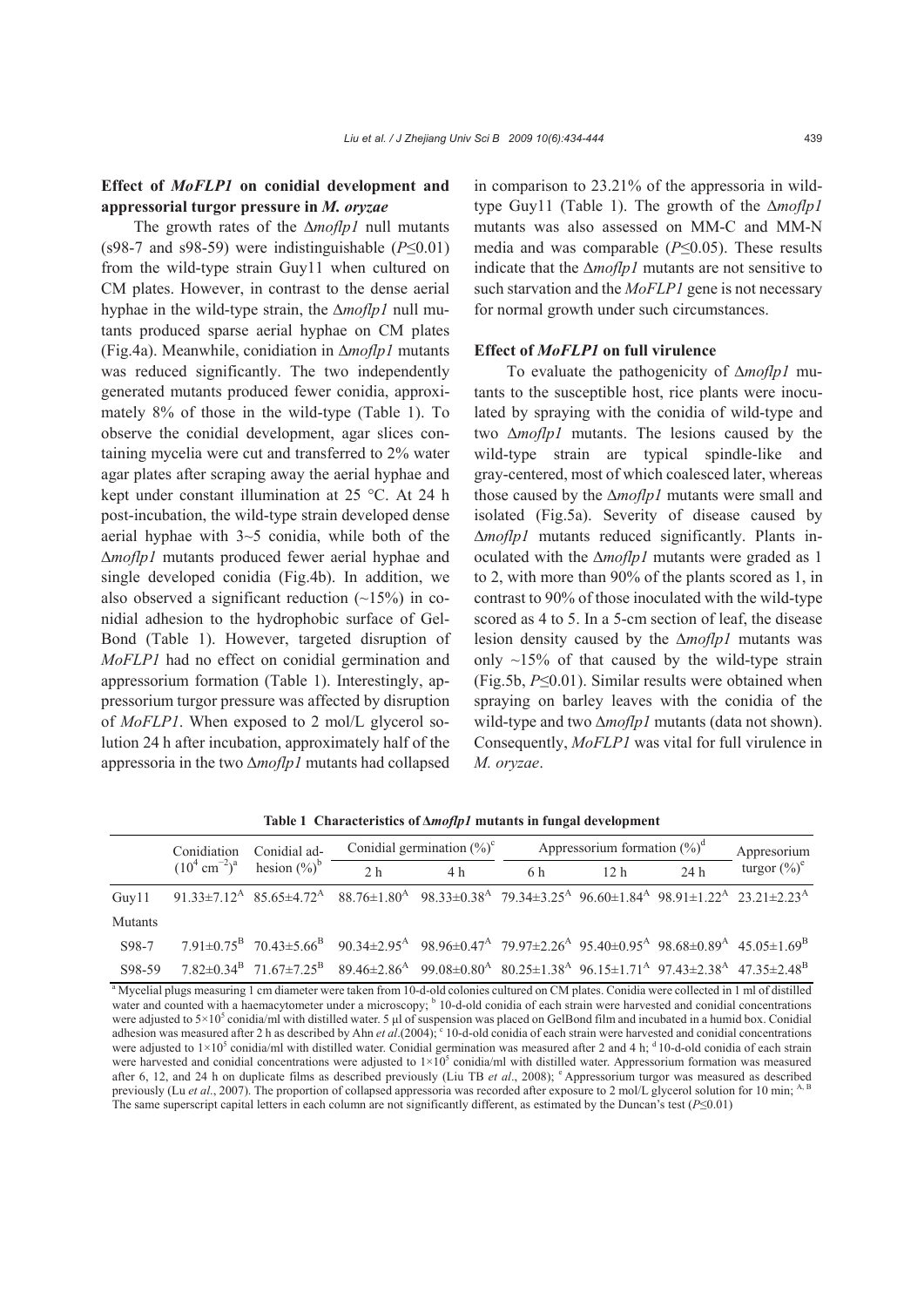

**Fig.2 Cellular localization of MoFLP1 in** *M. oryzae***. MoFLP1-GFP protein was detected in the vacuoles of** *M. oryzae* **strain NMG2** 

The conidia (a), germinated conidia (b) at 10 h post-incubation, and appressoria (c) at 6 h post-incubation of strain NMG2 were observed by inverted confocal laser scanning microscope. Representative bright-field [differential interference contrast (DIC), top], fluorescence (middle), and merged images (bottom) are shown. (d) The conidia of the Guy11 strain transformed with pGFP-ATG1 were observed by inverted confocal laser scanning microscope and ATG1-GFP appeared in the cytoplasm. Bar=10 μm



**Fig.4 Colonial morphology and conidial development of**  *M. oryzae* **strains** 

(a) The wild-type Guy11 and ∆*moflp1* mutants s98-7 and s98-59 were cultured on CM plates for 10 d and photographed. Bar=1 cm; (b) Conidial development assay was performed as described by Yi *et al*.(2008) and conidiation was observed under a light microscope after 24 h. Bar=30 μm



**Fig.5 Pathogenicity of Δ***moflp1* **mutants on rice**  (a) Seedlings of rice were inoculated with wild-type Guy11 strain, Δ*moflp1* mutants (S98-7 and S98-59), and gelatin  $(0.2\%$  (w/v), control). Disease symptoms were observed 7 d after inoculation; (b) Disease lesion density of inoculated rice seedlings in a 5-cm section of leaf. Values are expressed as mean±*SD* of three experiments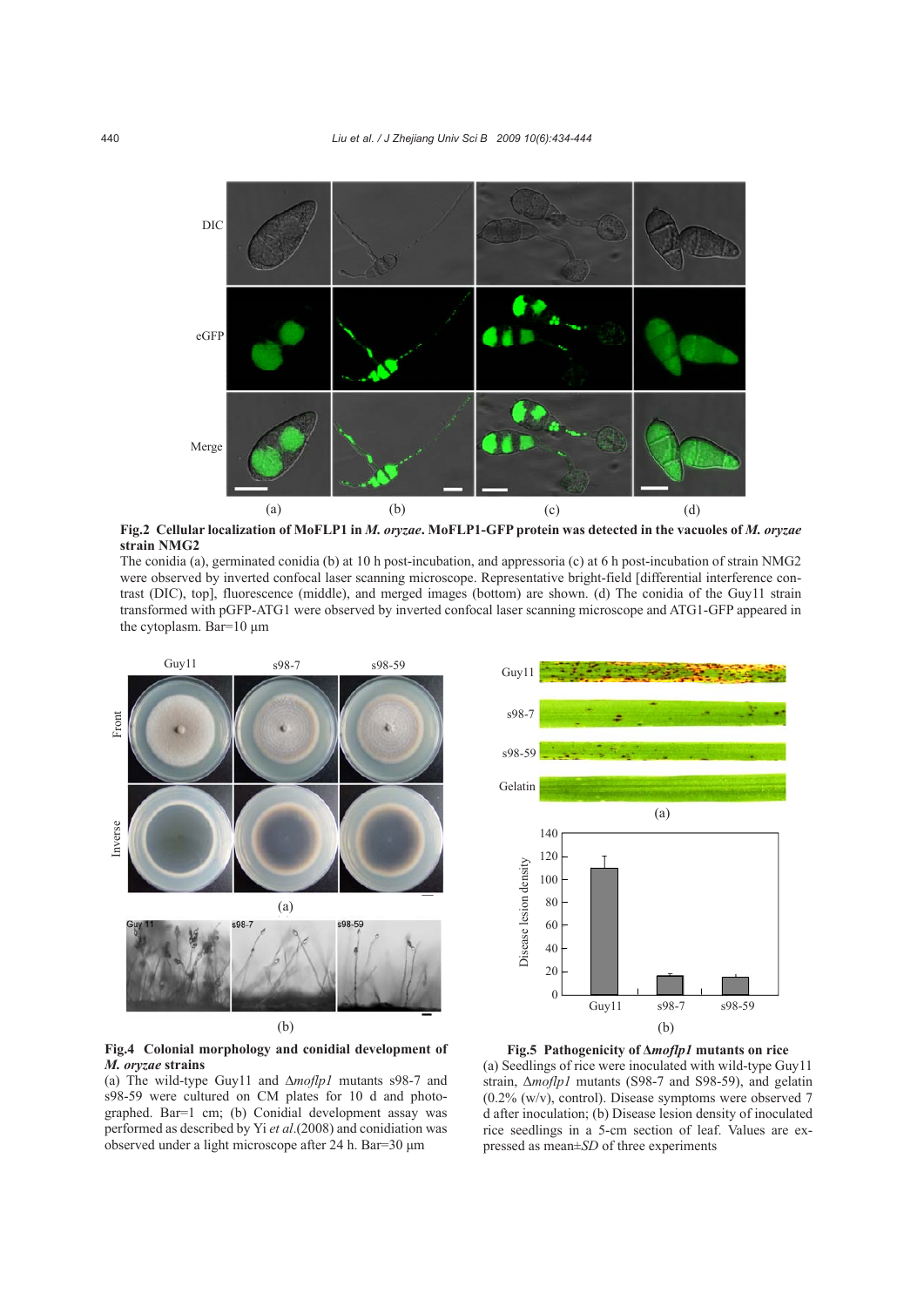#### DISCUSSION

In this study, we analyzed a novel fungal fasciclin-like protein-encoding gene, *MoFLP1*, isolated from *M. oryzae* using a PCR-based strategy and investigated the contribution of fasciclin-like protein in conidiation and pathogenicity of *M. oryzae* using targeted gene disruption strategy. The experimental results suggest that *MoFLP1* has a characteristic region homologous to the fasciclin domain found in fasciclin family proteins and that the *MoFLP1* gene is required for the conidiation and pathogenicity of *M. oryzae*.

Fasciclin family proteins have already been found in a variety of organisms (Huber and Sumper, 1994; Paulsrud and Lindblad, 2002; Carr *et al*., 2003; Johnson *et al*., 2003), in which they promote cell-to-cell adhesion (Huber and Sumper, 1994; Kawamoto *et al*., 1998; Kim *et al*., 2000; Sato *et al*., 2004). Recently, a fungal fasciclin-like proteinencoding gene *Le.flp1* was isolated from the basidiomycetous mushroom *Lentinus edodes* and functionally analyzed, which suggests that Le.flp1 plays a role in cell differentiation and development in ubiquitous tissues during fruiting body formation possibly through cell adhesion (Miyazaki *et al*., 2007). Besides the putative fungal fasciclin proteins (Fig.1), there are several putative ascomycetous homologues of MoFLP1 in databases. However, no analysis of fungal fasciclin family proteins has been reported in ascomycetes yet.

In the plant *Zinnia elegans*, ZeFLA11, a fasciclin domain-containing protein, has been predicted to have both an N-terminal signal peptide and a cleavable signal peptide with a C-terminus site for the GPI anchor, and to function as a cell-surface GPIanchored glycoprotein (Dahiya *et al*., 2006). In the present study, the MoFLP1 and other fungal homologues (Fig.1) seem to contain both a hydrophobic signal peptide with a potential cleavable site in the N-terminus (Dyrløv Bendtsen *et al*., 2004) and a GPI anchor site in the C-terminus (Eisenhaber *et al*., 1998). These results suggest that MoFLP1 may work as an extracellular and/or membrane-bound protein. *MoFLP1-GFP* fusion expression experiments showed that the MoFLP1 protein was located at the vacuoles. Considering the computer program-predicted results and subcellular localization analysis, we speculated

that the MoFLP1 protein might be located on the membrane of the vacuoles.

In *M. oryzae*, targeted deletion of fasciclin-like protein-encoding gene, *MoFLP1*, resulted in markedly reduced production of conidia. The conidial formation in the rice blast fungus is a complicated process, affected by many known signal pathways, such as cyclic adenosine monophosphate (cAMP) signaling (Adachi and Hamer, 1998), mitogenactivated protein (MAP) kinase (Zhao *et al*., 2007), and autophagy pathways (Veneault-Fourrey *et al*., 2006; Liu *et al*., 2007). The conidiation was also affected by deletion of the following genes such as funga1 hydrophobin gene *MHP1* (Kim *et al*., 2005), PAK kinase genes *CHM1* and *MST20* (Li *et al*., 2004), G-beta subunit gene *MGB1* (Nishimura *et al*., 2003), a blue light receptor gene *MgWC-1* (Lee *et al*., 2006), and a type III integral transmembrane protein encoding gene *MTP1* (Lu *et al*., 2008). Although the mechanism of conidiation reduction in ∆*moflp1* mutants remains unclear, it was reported that conidium formation relies on the endogenous sources for nutrient supply through autophagy in *Aspergillus oryzae* or *M. oryzae* (Kikuma *et al*., 2006; Liu *et al*., 2007). Therefore, further study is still needed to confirm the relationships between *MoFLP1* gene and other known signal pathways such as autophagy.

Targeted disruption of *MoFLP1* also resulted in remarkably reduced pathogenicity on rice. There are two possible explanations for this. First, deletion of *MoFLP1* gene resulted in a significant reduction of conidial adhesion to the hydrophobic surface of GelBond. In animals, it has been suggested that fasciclin/βig-h3 may act as a cell adhesion substrate (Park *et al*., 2004) and promote cell attachment activity (Sato *et al*., 2004). In plants, fasciclin-like arabinogalactan proteins have been implicated to be associated with plant growth and development in various processes, including embryogenesis, cell adhesion, and cell proliferation (Schultz *et al*., 2000; Johnson *et al*., 2003). In *M. oryzae*, deletion of an extracellular matrix protein encoding gene, *EMP1*, also resulted in the reduction of conidial adhesion and pathogenicity (Ahn *et al*., 2004). Appressorium penetration may require stronger adhesion to break the cuticle layer and the epidermal cell wall. Thus, the reduction of conidial adhesion may result in the reduction of pathogenicity on rice. Second, deletion of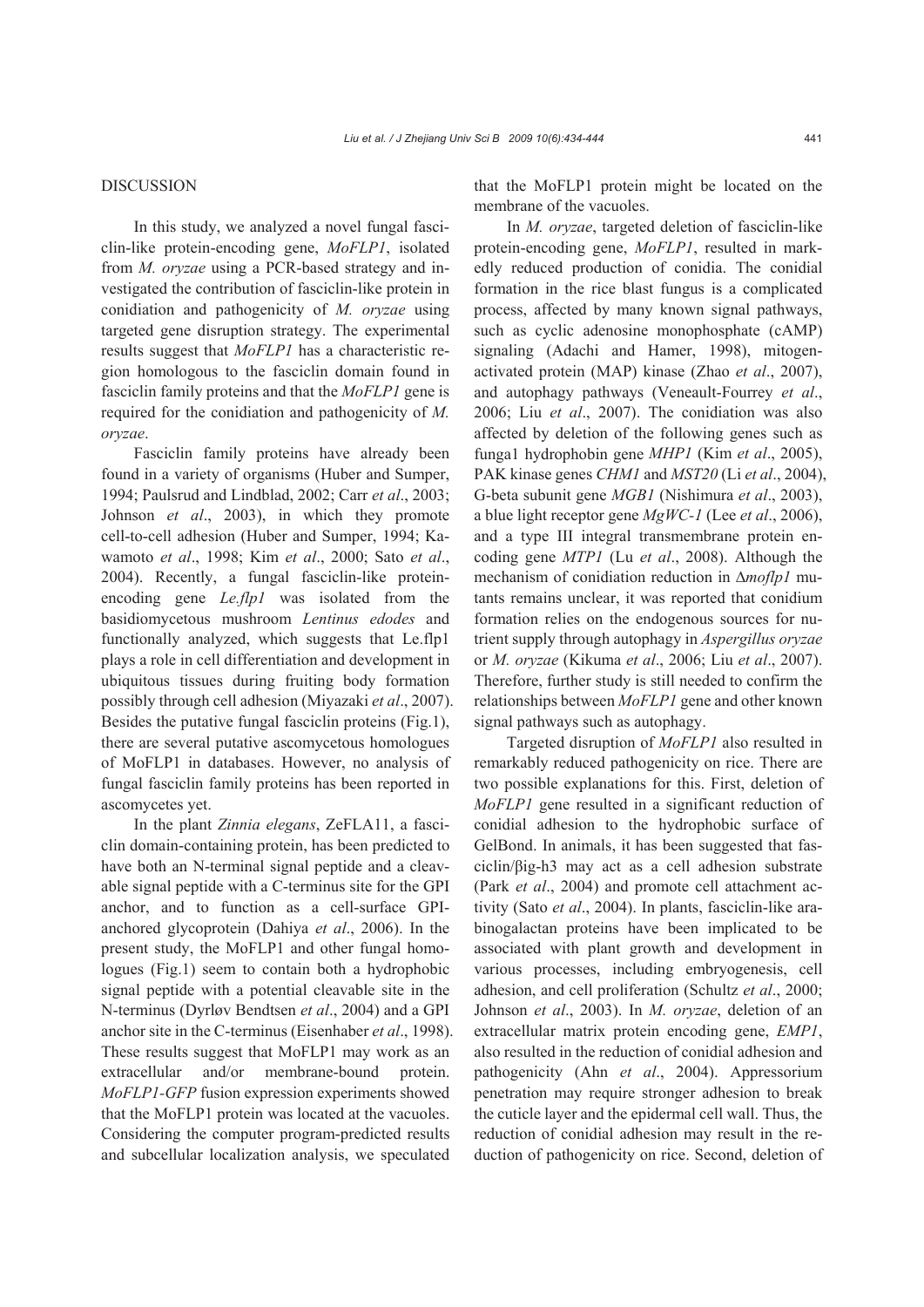*MoFLP1* resulted in a reduction of appressorium turgor in ∆*moflp1* mutants, which may cause the decreased penetration ability. Disruption of nonhistone protein coding gene *MNH6* and autophagy-related gene *MgATG1* in *M. oryzae* also caused a reduction of appressorium turgor, leading to the loss of the ability to penetrate plants (Lu *et al*., 2007b; Liu *et al*., 2007).

In conclusion, the *MoFLP1* gene encodes a fasciclin-like protein and plays significant roles in conidiation, conidial adhesion, and pathogenicity in *M. oryzae*. Identification of MoFLP1 as a novel fasciclin-like protein, which was involved in above fungal developmental stages, may be very helpful to find fungal signaling pathways and new strategies to control rice blast disease. Future studies are needed to further examine the roles of *MoFLP1* in other signaling pathways, such as autophagy, in conidiation and pathogenicity of *M. oryzae*.

#### **References**

- Adachi, H., Tsujimoto, M., 2002. FEEL-1, a novel scavenger receptor with in vitro bacteria-binding and angiogenesismodulating activities. *J*. *Biol*. *Chem*., **277**(37):34264- 34270. [doi:10.1074/jbc.M204277200]
- Adachi, K., Hamer, J.E., 1998. Divergent camp signaling pathways regulate growth and pathogenesis in the rice blast fungus, *Magnaporthe grisea*. *Plant Cell*, **10**(8): 1361-1373. [doi:10.1105/tpc.10.8.1361]
- Ahn, N., Kim, S., Choi, W., Im, K.H., Lee, Y.H., 2004. Extracellular matrix protein gene, *EMP1*, is required for appressorium formation and pathogenicity of the rice blast fungus, *Magnaporthe grisea*. *Mol. Cells*, **17**(1): 166-173.
- Bairoch, A., Bucher, P., Hofmann, K., 1997. The PROSITE database, its status in 1997. *Nucleic Acids Res*., **25**(1): 217-221. [doi:10.1093/nar/25.1.217]
- Bastiani, M.J., Harrelson, A.L., Snow, P.M., Goodman, C.S., 1987. Expression of fasciclin I and II glycoproteins on subsets of axon pathways during neuronal development in the grasshopper. *Cell*, **48**(5):745-755. [doi:10.1016/ 0092-8674(87)90072-9]
- Bonman, J.M., Vergel, D.D.T., Khin, M.M., 1986. Physiologic specialization of *Pyricularia oryzae* in the Philippines. *Plant Dis*., **70**(8):767-769. [doi:10.1094/PD-70-767]
- Carr, M.D., Bloemink, M.J., Dentten, E., Whelan, A.O., Gordon, S.V., Kelly, G., Frenkiel, T.A., Hewinson, R.G., Williamson, R.A., 2003. Solution structure of the *Mycobacterium tuberculosis* complex protein MPB70: from tuberculosis pathogenesis to inherited human corneal desease. *J. Biol. Chem*., **278**(44):43736-43743. [doi:10.1074/jbc.M307235200]
- Carroll, A.M., Sweigard, J.A., Valent, B., 1994. Improved vectors for selecting resistance to hygromycin. *Fungal*

*Genet. Newslett*., **41**:22.

- Dahiya, P., Findlay, K., Roberts, K., McCann, M.C., 2006. A fasciclin-domain containing gene, *ZeFLA11*, is expressed exclusively in xylem elements that have reticulate wall thickenings in the stem vascular system of *Zinnia elegans* cv Envy. *Planta*, **223**(6):1281-1291. [doi:10.1007/s00 425-005-0177-9]
- de Jong, J.C., McCormack, B.J., Smirnoff, N., Talbot, N.J., 1997. Glycerol generates turgor in rice blast. *Nature*, **389**(6648):244-245. [doi:10.1038/38418]
- Dyrløv Bendtsen, J.D., Nielsen, H., von Heijne, G., Brunak, S., 2004. Improved prediction of signal peptides: SignalP 3.0. *J. Mol. Biol*., **340**(4):783-795. [doi:10.1016/j.jmb.2004.05. 028]
- Ebbole, D.J., 2007. *Magnaporthe* as a model for understanding host-pathogen interactions. *Annu. Rev. Phytopathol*., **45**(1):437-456. [doi:10.1146/annurev.phyto.45.062806.09 4346]
- Eisenhaber, B., Bork, P., Eisenhaber, F., 1998. Sequence properties of GPI-anchored proteins near the omega-site: constraints for the polypeptide binding site of the putative transamidase. *Protein Engineering Design and Selection*, **11**(12):1155-1161. [doi:10.1093/protein/11.12.1155]
- Elkins, T., Hortsch, M., Bieber, A.J., Snow, P.M., Goodman, C.S., 1990. *Drosophila* fasciclin I is a novel homophilic adhesion molecule that along with fasciclin III can mediate cell sorting. *J. Cell Biol*., **110**(5):1825-1832. [doi:10.1083/jcb.110.5.1825]
- Faik, A., Abouzouhair, J., Sarhan, F., 2006. Putative fasciclin-like arabinogalactan-proteins (FLA) in wheat (*Triticum aestivum*) and rice (*Oryza sativa*): identification and bioinformatic analyses. *Mol. Gen. Genomics*, **276**(5): 478-494. [doi:10.1007/s00438-006-0159-z]
- Hashimoto, K., Noshiro, M., Ohno, S., Kawamoto, T., Satakeda, H., Akagawa, Y., Nakashima, K., Okimura, A., Ishida, H., Okamoto, T., *et al*., 1997. Characterization of a cartilage-derived 66-kDa protein (RGD-CAP/beta ig-h3) that binds to collagen. *Biochim. Biophys. Acta*, **1355**(3): 303-314. [doi:10.1016/S0167-4889(96)00147-4]
- Huber, O., Sumper, M., 1994. Algal-CAMs: isoforms of a cell adhesion molecule in embryos of the alga volvox with homology to *Drosophila* fasciclin I. *EMBO J*., **13**(18): 4212-4222.
- Johnson, K.L., Jones, B.J., Bacic, A., Schultz, C.J., 2003. The fasciclin-like arabinogalactan proteins of *Arabidopsis*. A multigene family of putative cell adhesion molecules. *Plant Physiol*., **133**(4):1911-1925. [doi:10.1104/pp.103. 031237]
- Kawamoto, T., Noshiro, M., Shen, M., Nakamasu, K., Hashimoto, K., Kawashima-Ohya, Y., Gotoh, O., Kato, Y., 1998. Structural and phylogenetic analyses of RGD-CAPrbig-h3, a fasciclin-like adhesion protein expressed in chick chondrocytes. *Biochimica et Biophysica Acta*, **1395**:288-292. [doi:10.1016/S0167- 4781(97)00172-3]
- Kikuma, T., Ohneda, M., Arioka, M., Kitamoto, K., 2006. Functional analysis of the *ATG8* homologue *Aoatg8* and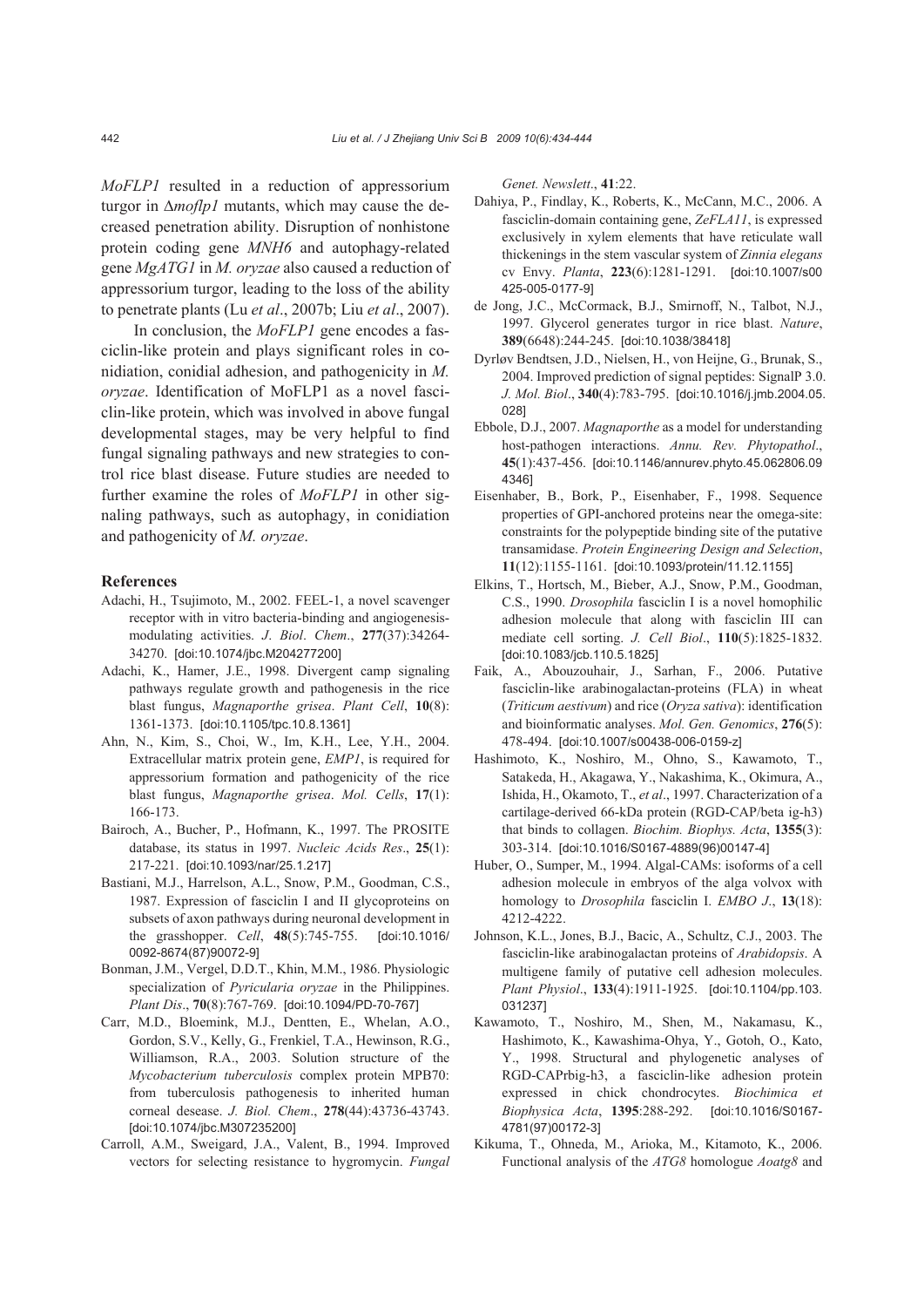role of autophagy in differentiation and germination in *Aspergillus oryzae*. *Eukaryot. Cell*, **5**(8):1328-1336. [doi:10.1128/EC.00024-06]

- Kim, J.E., Kim, S.J., Lee, B.H., Park, R.W., Kim, K.S., Kim, I.S., 2000. Identification of motifs for cell adhesion within the repeated domains of transforming growth factor-beta-induced gene, beta-ig-h3. *J. Biol. Chem*., **275**(40):30907-30915. [doi:10.1074/jbc.M002752200]
- Kim, S., Ahn, I.P., Rho, H.S., Lee, Y.H., 2005. *MHP1*, a *Magnaporthe grisea* hydrophobin gene, is required for fungal development and plant colonization. *Mol. Microbiol*., **57**(5):1224-1237. [doi:10.1111/j.1365-2958. 2005.04750.x]
- Lee, K., Singh, P., Chung, W.C., Ash, J., Kim, T.S., Hang, L., Park, S., 2006. Light regulation of asexual development in the rice blast fungus, *Magnaporthe oryzae*. *Fungal Genet. Biol*., **43**(10):694-706. [doi:10.1016/j.fgb.2006.04. 005]
- Li, L., Xue, C., Bruno, K., Nishimura, M., Xu, J.R., 2004. Two PAK kinase genes, *CHM1* and *MST20*, have distinct functions in *Magnaporthe grisea*. *Mol. Plant Microbe Interact*., **17**(5):547-556. [doi:10.1094/MPMI.2004.17.5. 547]
- Liu, D., Tu, L., Li, Y., Wang, L., Zhu, L., Zhang, X., 2008. Genes encoding fasciclin-like arabinogalactan proteins are specifically expressed during cotton fiber development. *Plant Mol. Biol. Rep*., **26**(2):98-113. [doi:10.1007/s11105-008-0026-7]
- Liu, T.B., Lu, J.P., Min, H., Lin, F.C., 2008. A simple and effective method for total RNA isolation of appressoria in *Magnaporthe oryzae*. *J. Zhejiang Univ. Sci. B*, **9**(10): 811-817. [doi:10.1631/jzus.B0860011]
- Liu, X.H., Lu, J.P., Zhang, L., Dong, B., Min, H., Lin, F.C., 2007. Involvement of a *Magnaporthe grisea*  serine/threonine kinase gene, *MgATG1*, in appressorium turgor and pathogenesis. *Eukaryot. Cell*, **6**(6):997-1005. [doi:10.1128/EC.00011-07]
- Lu, J.P., Liu, T.B., Lin, F.C., 2005a. Identification of mature appressorium-enriched transcripts in *Magnaporthe grisea*, the rice blast fungus, using suppression subtractive hybridization. *FEMS Microbiol. Lett*., **245**(1):131-137. [doi:10.1016/j.femsle.2005.02.032]
- Lu, J.P., Liu, T.B., Liu, X.Y., Lin, F.C., 2005b. Representative appressorium stage cDNA library of *Magnaporthe grisea*. *J. Zhejiang Univ. Sci. B*, **6**(2):132-136. [doi:10.1631/ jzus.2005.B0132]
- Lu, J.P., Duan, Z.B., Liu, T.B., Lin, F.C., 2007a. Cloning, sequencing and expression analysis of the *NAR* promoter activated during hyphal stage of *Magnaporthe grisea*. *J. Zhejiang Univ. Sci. B*, **8**(9):661-665. [doi:10.1631/jzus. 2007.B0661]
- Lu, J.P., Feng, X.X., Liu, X.H., Lu, Q., Wang, H.K., Lin, F.C., 2007b. Mnh6, a nonhistone protein, is required for fungal development and pathogenicity of *Magnaporthe grisea*. *Fungal Genet. Biol*., **44**(9):819-829. [doi:10.1016/j.fgb. 2007.06.003]
- Lu, Q., Lu, J.P., Li, X.D., Liu, X.H., Min, H., Lin, F.C., 2008.

*Magnaporthe oryzae MTP1* gene encodes a type III transmembrane protein involved in conidiation and conidial germination. *J. Zhejiang Univ. Sci. B*, **9**(7): 511-519. [doi:10.1631/jzus.B0820015]

- Miyazaki, Y., Kaneko, S., Sunagawa, M., Shishido, K., Yamazaki, T., Nakamura, M., Babasaki, K., 2007. The fruiting-specific *Le.flp1* gene, encoding a novel fungal fasciclin-like protein, of the basidiomycetous mushroom *Lentinula edodes*. *Curr. Genet.*, **51**(6):367-375. [doi:10. 1007/s00294-007-0133-2]
- Nishimura, M., Park, G., Xu, J.R., 2003. The G-beta subunit *MGB1* is involved in regulating multiple steps of infection-related morphogenesis in *Magnaporthe grisea*. *Mol. Microbiol*., **50**(1):231-243. [doi:10.1046/j.1365- 2958.2003.03676.x]
- Ohno, S., Doi, T., Tsutsumi, S., Okada, Y., Yoneno, K., Kato, Y., Tanne, K., 2002. RGD-CAP (βig-h3) is expressed in precartilage condensation and in prehypertrophic chondrocytes during cartilage development. *Biochim. Biophys. Acta*, **1572**(1):114-122.
- Ou, S.H., 1985. Rice Diseases, 2nd Ed. Commonwealth Mycological Institute, Kew, UK.
- Park, S.W., Bae, J.S., Kim, K.S., Park, S.H., Lee, B.H., Choi, J.Y., Park, J.Y., Ha, S.W., Kim, Y.L., Kwon, T.H., Kim, I.S., Park, R.W., 2004. Beta ig-h3 promotes renal proximal tubular epithelial cell adhesion, migration and proliferation through the interaction with α3β1 integrin. *Exp. Mol. Med*., **36**(3):211-219.
- Paulsrud, P., Lindblad, P., 2002. Fasciclin domain proteins are present in nostoc symbionts of lichens. *Appl. Environ. Microbiol*., **68**(4):2036-2039. [doi:10.1128/AEM.68.4. 2036-2039.2002]
- Politz, O., Gratchev, A., McCourt, P.A.G., Schledzewski, K., Guillot, P., Johansson, S., Svineng, G., Franke, P., Kannicht, C., Kzhyshkowaka, J., *et al*., 2002. Stabilin-1 and -2 constitute a novel family of fasciclin-like hyaluronan receptor homologues. *Biochem. J*., **362**(1): 155-164. [doi:10.1042/0264-6021:3620155]
- Sambrook, J., Fritsch, E.F., Maniatis, T., 2002. Molecular Cloning: A Laboratory Manual, 3rd Ed. Cold Spring Harbor Laboratory Press, New York, N.Y.
- Sato, K., Nishi, N., Nomizu, M., 2004. Characterization of a fasciclin I-like protein with cell attachment activity from sea urchin (*Strongylocentrotus intermedius*) ovaries. *Arch. Biochem. Biophys*., **424**(1):1-10. [doi:10.1016/j.abb.2004. 01.014]
- Schultz, C.J., Johnson, K.L., Currie, G., Bacic, A., 2000. The classical arabinogalactan protein gene family of *Arabidopsis*. *Plant Cell*, **12**(9):1751-1767. [doi:10.1105/ tpc.12.9.1751]
- Skonier, J., Neubauer, M., Madisen, L., Bennett, K., Plowman, G.D., Purchio, A.F., 1992. cDNA cloning and sequence analysis of beta ig-h3, a novel gene induced in a human adenocarcinoma cell line after treatment with transforming growth factor-beta. *DNA Cell Biol.*, **11**(7): 511-522. [doi:10.1089/dna.1992.11.511]
- Takeshita, S., Kikuno, R., Tezuka, K., Amann, E., 1993.